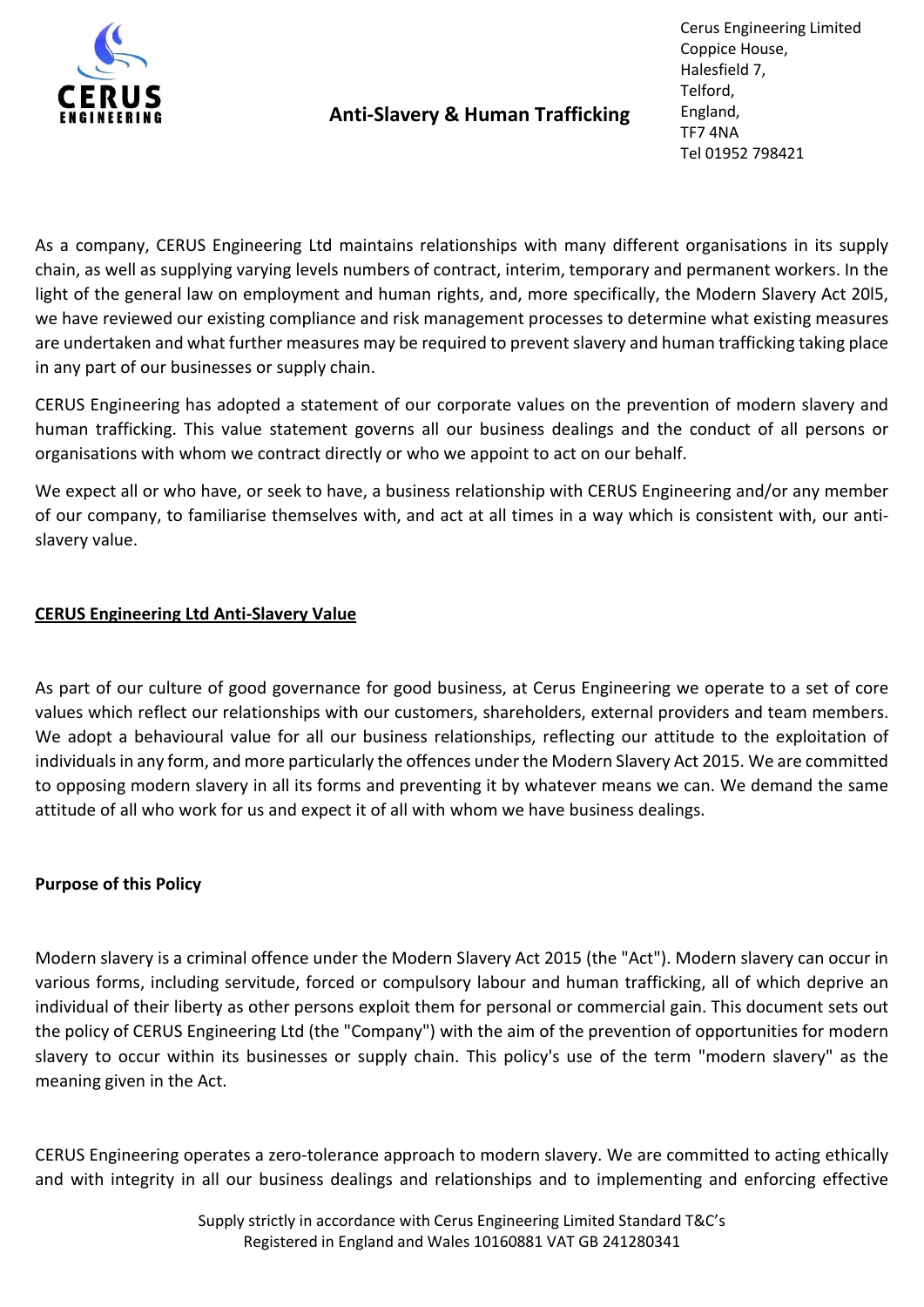systems and controls to ensure modern slavery is not taking place anywhere in our own business or those of our external providers.

## Steps for the Prevention of Modern Slavery

We are committed to ensuring there is transparency in our own business and in our approach to tackling modern slavery throughout our supply chains, consistent with our disclosure obligations under the Modern Slavery Act 20l5. We expect the same high standards from all of our contractors, external providers and other business partners, and we are evolving and updating our contracting processes to include specific prohibitions against the use of forced, compulsory or trafficked labour, or anyone held in slavery or servitude, whether adults or children. We expect our external providers to hold their own external providers to the same high standards.

All team members have an obligation to familiarise themselves with our procedures to help in the identification and prevention of modern slavery and to conduct business in a manner such that the opportunity for and incidence of modern slavery is prevented. Adherence to this policy forms part of all team members' obligations under their contract of employment.

Whilst recognising our statutory obligation to set out the steps we have taken to ensure that modern slavery and human trafficking is not taking place in our supply chains, we acknowledge that we do not control the conduct of individuals and organisations in our supply chains. To underpin our compliance with practical steps, we intend to implement the following measure:

(i) conduct risk assessments to determine which parts of our business and which of our external providers are most at risk of modern slavery so that efforts can be focused on those areas;

(ii) engage with our external providers both to convey to them our Anti-Slavery Policy and to gain an understanding of the measures taken by them to ensure modern slavery is not occurring in their businesses;

(iii) where appropriate, as informed by our risk assessment, seek to introduce external providers prescreening (for example as part of our tender process) and self—reporting for our external providers on safeguarding controls;

(iv) introduce contractual provisions for our external providers to confirm their adherence to this policy and accept our right to audit their activities and (where practicable) relationships, both routinely and at times of reasonable suspicion.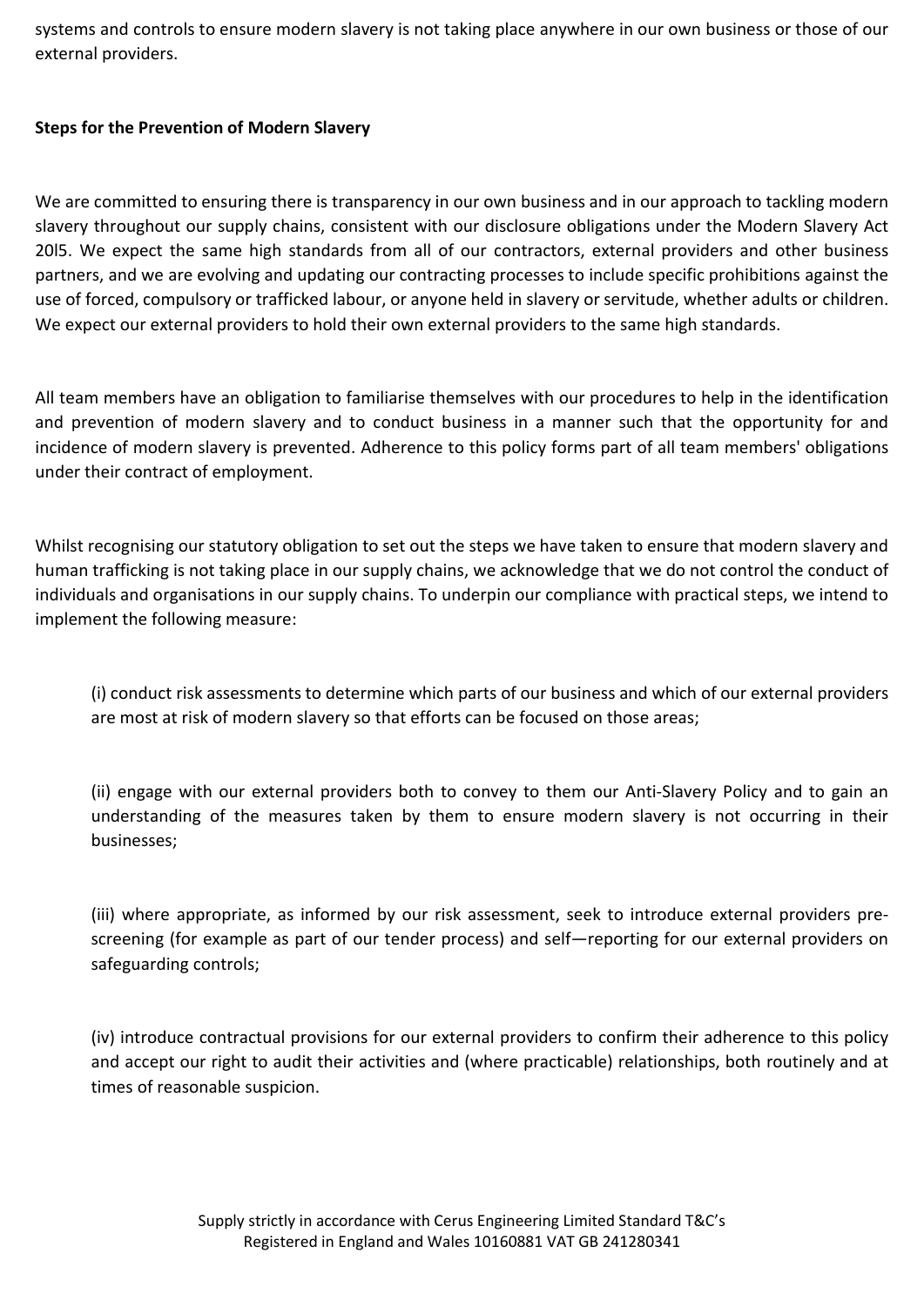### Responsibility for the Policy

Ultimate responsibility for the prevention and prevention of modern slavery rests with the Company's leadership. The Managing Director of the Company has overall responsibility for ensuring this policy and its implementation complies with our compliance and ethical obligations.

Management at all levels are responsible for ensuring those reporting to them understand and comply with this policy and are given adequate and regular training on it and the issue of modern slavery.

#### Actions to Report Modern Slavery or Human Trafficking

#### Whistleblowing Procedure – direct access to senior leadership

The Company's Whistleblowing Procedure is intended to provide guidance on how concerns can be communicated to the Company. Concerns about suspected modern slavery associated with the Company or our external providers may be reported by employees in this manner.

In summary, a team member should approach a company director with the nature of the complaint who will determine the company's next course of action.

#### Confidential Feedback Line

Those who are accessing this policy because they:—

are seeking a business relationship with us/our businesses or

already have a business relationship with us/our businesses

are also advised to familiarise themselves with the main features of our measures for combating modern slavery: Suspicious Activity Confidential Line 07766 467423.

This line may be accessed by employees or any other person wishing to raise a concern. You should call this line in any of the following circumstances:—

You suspect a person acting on behalf of CERUS Engineering is seeking to exploit another in a way which could amount to modern slavery;

You suspect that a person acting on behalf of one of our external providers is seeking to exploit another in a way which could amount to modern slavery;

You have received an approach from a person acting on behalf of CERUS Engineering who has invited you to participate in acts which could result in offences under the Modern Slavery Act 2015 being committed;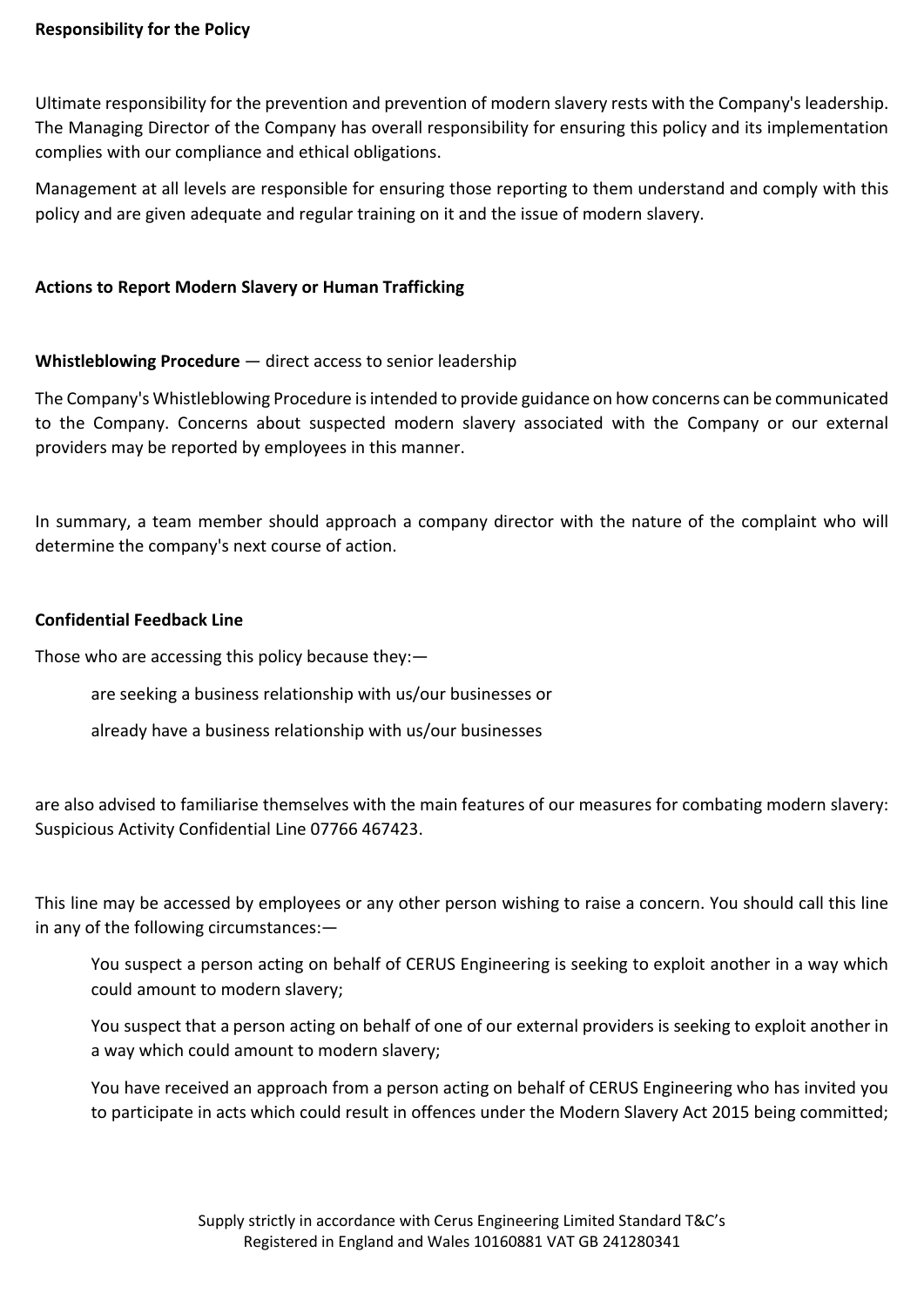You have information which leads to the rational conclusion that a person acting on behalf of CERUS Engineering or external providers is preparing to commit, is committing or has committed an act in contravention of the Modern Slavery Act 2015.

Reports to the Suspicious Activity Confidential Feedback line ("the Line") are kept in confidence, subject to the need for CERUS Engineering to act responsibly and within the law. The source of reports to the Line will be kept confidential, save to the extent that our maintaining that secrecy or the anonymity of the source is not permitted by law, or is not consistent with our maintaining our adequate procedures for the prevention of modern slavery being committed on our behalf or in any element of our supply chain.

## Direct communication

The Company encourages members of the public or people not employed by us to email in confidence, to the Managing Director at info@gjeng.co.uk to raise any concern, issue or suspicion of modern slavery in any part of our business or related supply chain.

## **Safeguards**

We aim to encourage openness and will support anyone who raises genuine concerns in good faith under this policy, even if they turn out to be mistaken. We are committed to ensuring no one suffers any detrimental treatment as a result of reporting in good faith their suspicion that modern slavery of whatever form is or may be taking place in any part of our own business or in any of our supply chains. Detrimental treatment includes dismissal, disciplinary action, threats or other unfavourable treatment connected with raising a concern. The Company will accept and take seriously concerns communicated anonymously.

However, retention of anonymity does render investigations and validation more difficult and can make the process less effective. Individuals are therefore encouraged to put their names to allegations.

Any claims or allegations made which are found to be malicious or vexatious will result in disciplinary action being taken against the individual.

### Communication & Awareness of this Policy

Our zero-tolerance approach to modern slavery must be communicated to all external providers, contractors and business partners at the outset of our business relationship with them and reinforced as appropriate thereafter.

CERUS Engineering will provide a copy of the statement within 30 days of receiving a written request.